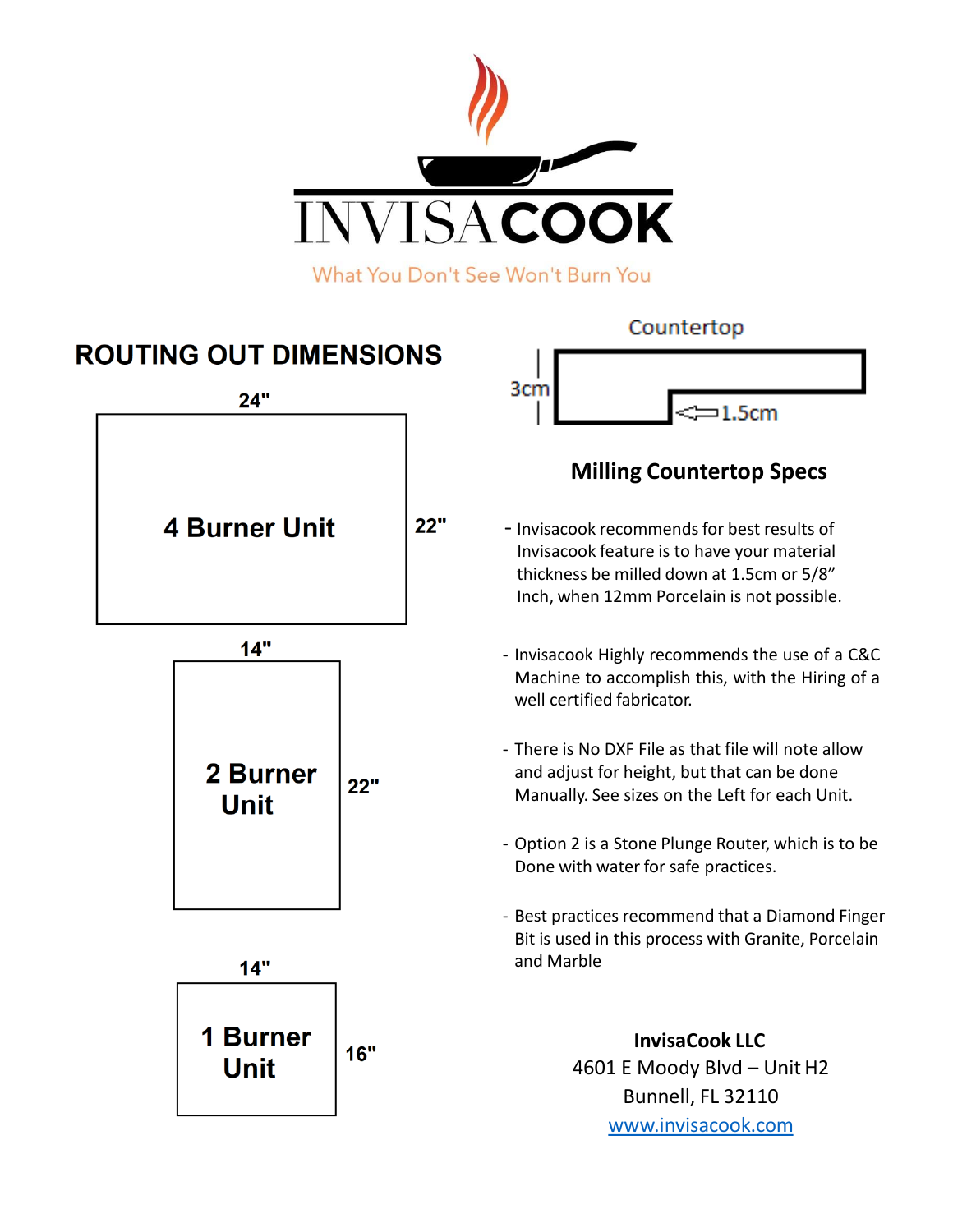# **SINK CLIP LAY OUT DIAGRAM**









### **Undermount Installation**

**Step 1: Locate the Invisacook** Centerline with the cabinet, and trace out the outer rim of the Cooktop

**Step 2:** Locate where your Cuts for your Mounting Clips will be placed. If on Porcelain, Use Spider Sink Clips and Adhere. Both options do so in the locations provided on the Diagram

**Step 3:** Flip over the unit to attach to countertop using your wing nut clips to tighten to top. Note to tighten so its firm to the top, not over tightened. This process can be done as well be done from below after the countertop is installed.

**NOTE:** *For Visual Reference, see Installation Video on the Invisacook website.*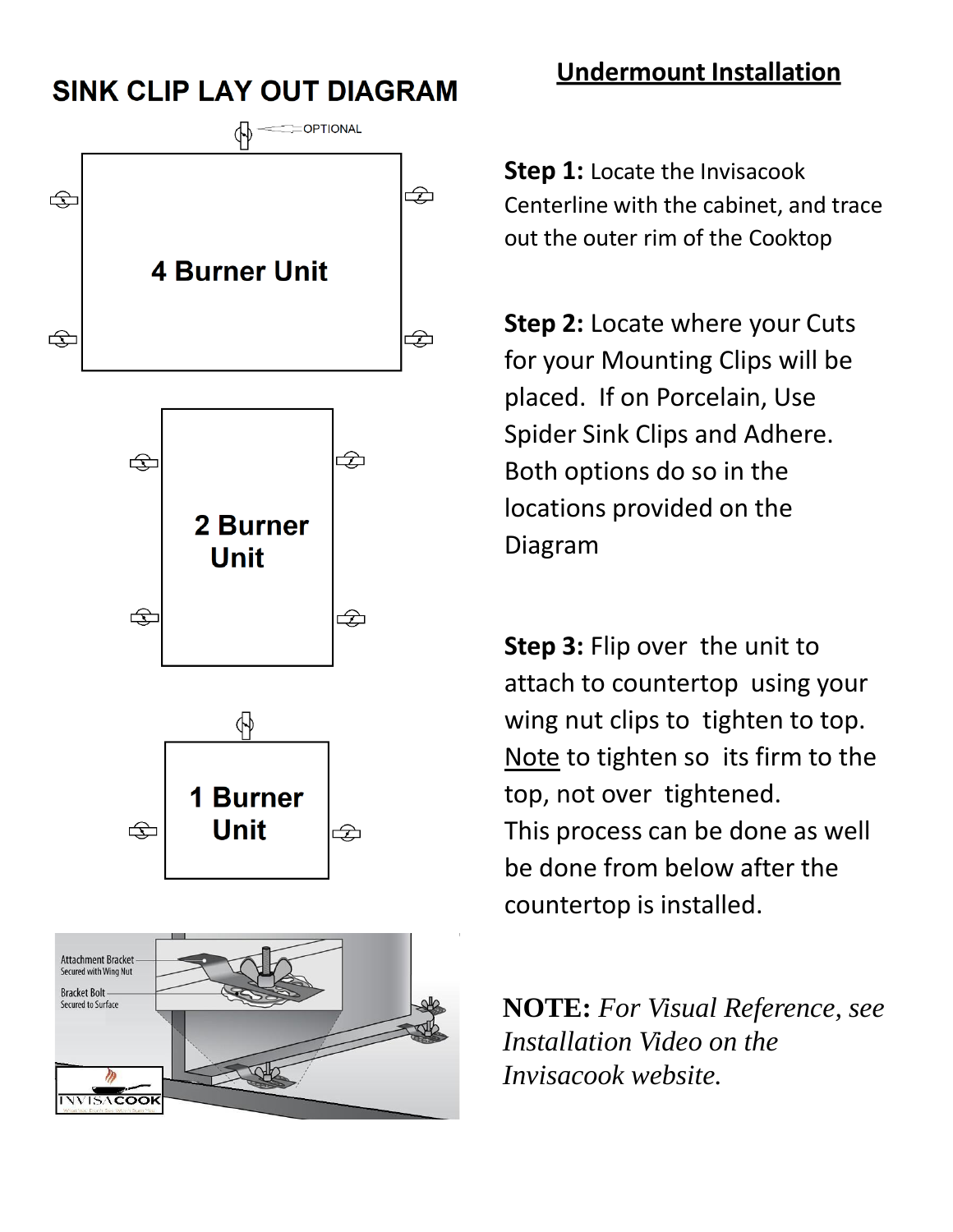# **Where & How to Install the Controller**

*With InvisaCook, the option for where the controller goes is endless, from a flush countertop mount, Tilt out Tray, installation in backsplash or in the drawer. That being said Invisacook has a standard suggested mounting system of drawer in drawer, which can be added to your order, or directions to fabricate your own is below……. See here more on how to Install the Drawer In Drawer pack option*

# **Pre-Fab Flush Drawer in Drawer Pack - Installation**



This Pre-Fab Controller drawer pack is designed for your Drawer in Drawer controller layout. This system is basic, and not a finished drawer so that you can use a veneer or existing cabinet skin to create a better visual aesthetics for the controller drawer

#### **Included in Package**:

- 1 x Pre-Fab Board H 1" x W 6" x L 36"
- 2 x 6" Drawer Slides
	- 8 x Screws

# **HOW TO INSTALL**



Step 1 is to find out the width of the drawer you will be placing this drawer in, so it can be properly cut down. Mind the controller is centered so cut from Center line to make sure controller stays centered, but if you must off center that can be done as well



Step 2 is to figure out what veneer or cabinet skin the customer wants to use. Either do it yourself, see online how to veneer, or go to a cabinet shop that can attach a skin to the piece. Last option is to paint the board to the preferred color chosen by customer.